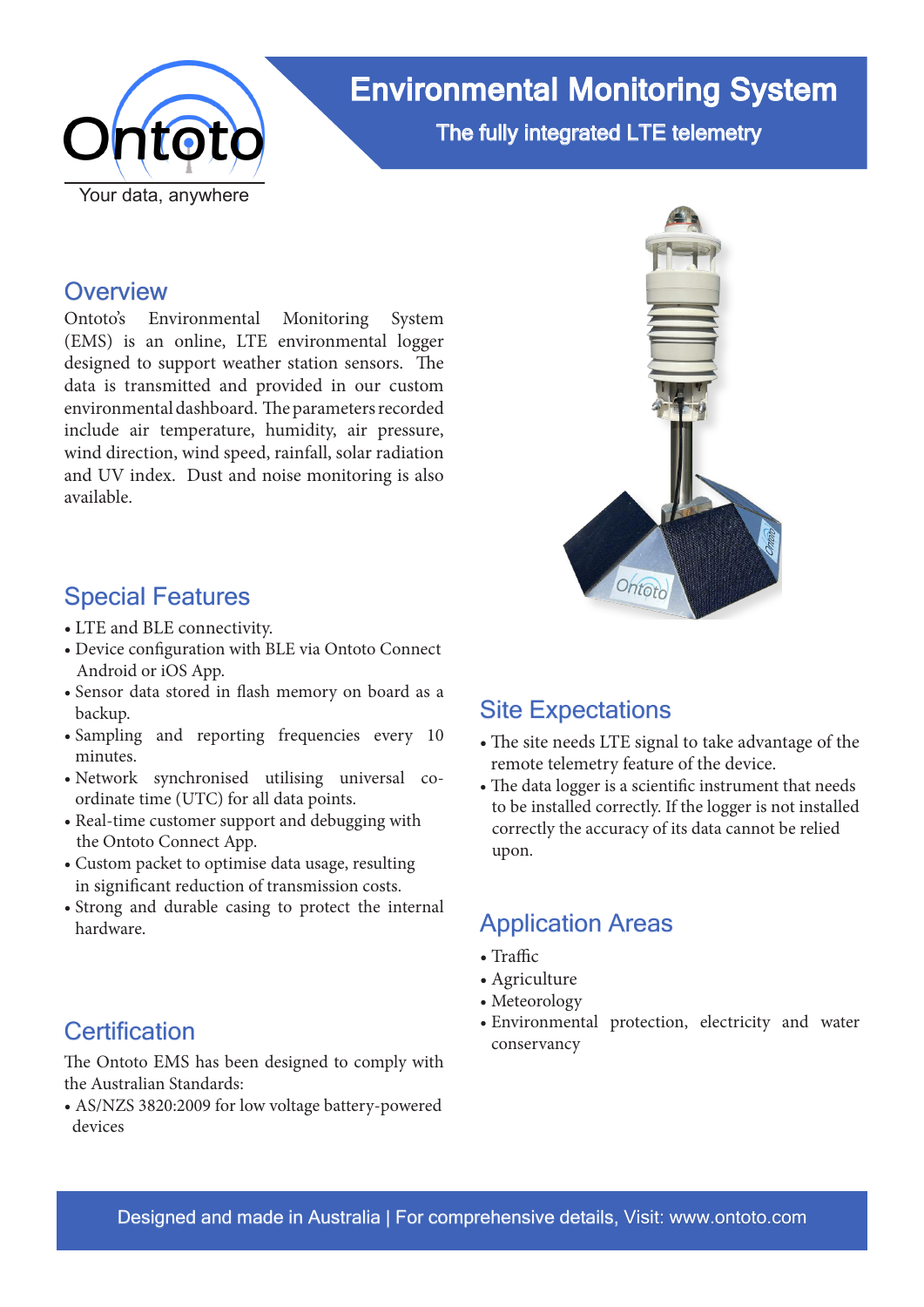# Technical Specifications

| <b>Power Source</b>               | • Solar powered lithium polymer battery                                                            |
|-----------------------------------|----------------------------------------------------------------------------------------------------|
| <b>Battery</b>                    | • Voltage: 3.7 V<br>• Capacity: 20000mAh<br>• Temperature range: $0^{\circ}$ C to +50 $^{\circ}$ C |
| Service life                      | • 3 years                                                                                          |
| Solar panel                       | • 3 x 5 W monocrystalline                                                                          |
| Sensor interfaces                 | $\cdot$ RS485<br>$\bullet$ SDI-12                                                                  |
| Sensor power supply               | • Supports 5-12 V sensors<br>• Max 100mA output current @ 12 V                                     |
| Network communication<br>protocol | $\bullet$ MQTT                                                                                     |
| Transmission                      | $\bullet$ 3G/4G                                                                                    |
| Clock accuracy                    | $\bullet \pm 2$ seconds per day, automatically resynced on a transmission                          |
| Memory                            | • 128MB NAND flash memory, up to 500000 samples of local storage                                   |
| Bluetooth                         | $\bullet$ BLE 4.2                                                                                  |
| Operating temperature             | $\bullet$ -20 $\rm{^{\circ}C}$ to +80 $\rm{^{\circ}C}$                                             |

# Sensor Parameters

- Solar
- Precipitation
- Strikes
- Strike Distance
- Wind Speed
- Min Wind Speed
- Max Wind Speed
- Wind Direction
- Min Wind Direction
- Max Wind Direction
- Gust Wind Speed
- Air Temperature
- Atmospheric Pressure
- Relative Humidity
- Sigma Wind Speed
- Sigma Theta
- UV
- Noise
- Particulate matter measurement